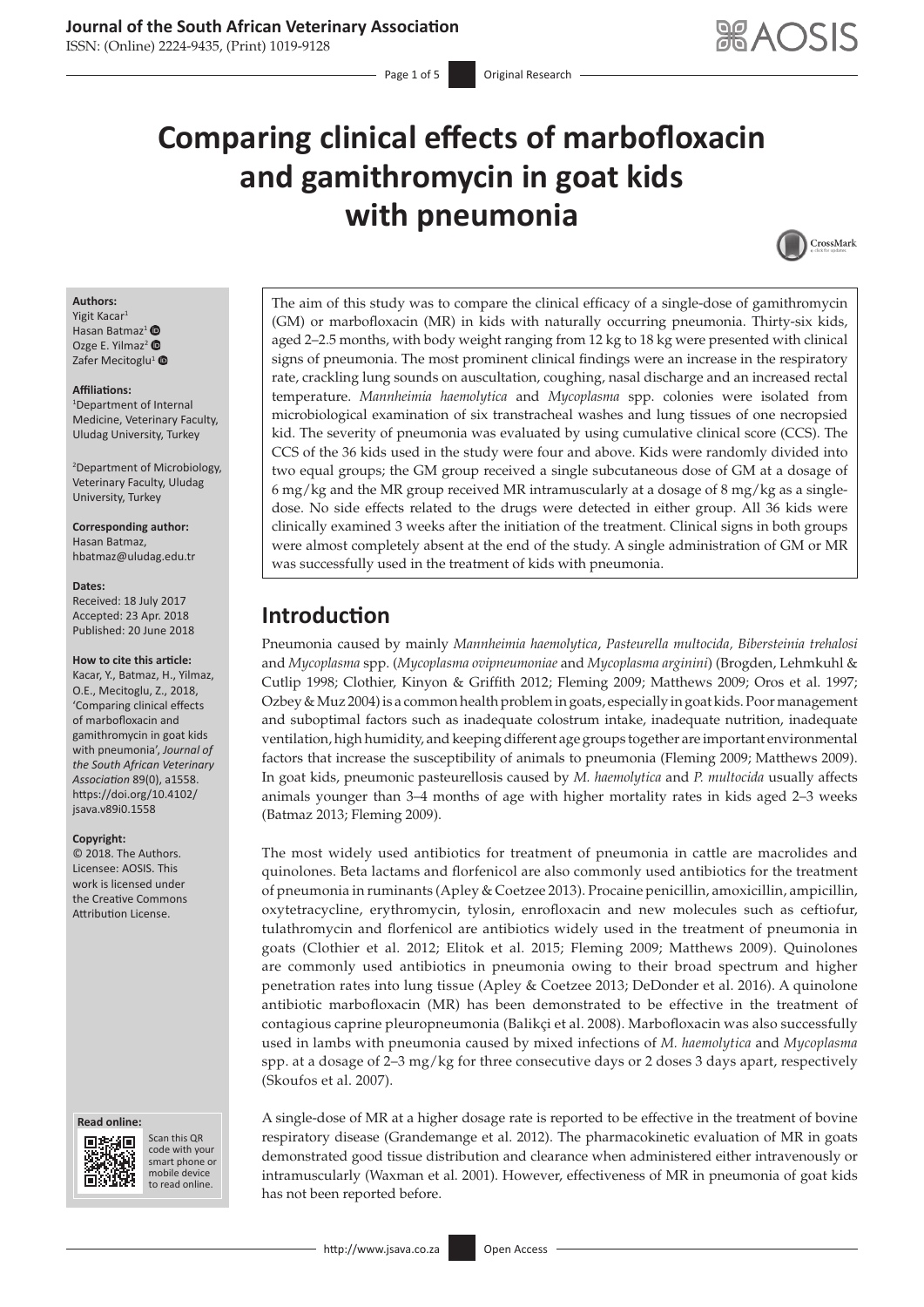Macrolide antibiotics are preferred for the treatment of pneumonia as they can reach high concentrations in lung tissue (DeDonder et al. 2016). Gamithromycin (GM) is a macrolide antibiotic licensed for treatment and control of bovine respiratory disease and is reported to be effective in the treatment of pneumonia caused by *M. hemolytica*, *P. multocida* and *Mycoplasma bovis* (Apley & Coetzee 2013; Baggott et al. 2011). Gamithromycin has been successfully used for whole flock antibiotic treatment against footrot of sheep caused by *Dichelobacter nodosus* (Forbes, Strobel & Stamphoj 2014). The therapeutic effects of GM in pneumonia in goat kids have not been reported.

The aim of this study was to evaluate the clinical efficacy of a single-dose of MR or GM in a naturally occurring outbreak of pneumonia in goat kids.

### **Material and methods**

The study was conducted in a goat flock that had approximately 100 Saanen-Turkish native mixed breed kids aged between 2.0 and 2.5 months. The owner of the flock reported that the kids had been suffering from a respiratory disease for the past 5 days. Despite treatment with oxytetracycline by the owner, five kids died. The flock was not vaccinated against respiratory diseases. A necropsy was conducted on a single kid that died.

All of the kids were clinically examined and respiratory rates, lung auscultation findings, laryngotracheal palpation results and rectal temperatures were recorded. Cumulative clinical scores (CCS) (Table 1) of all animals were obtained by modifying a clinical scoring system used for calves (Poulsen & McGuirk 2009) and lambs (Christodoulopoulos et al. 2002). Thirty-six kids with CCS scores of 4 and above that did not receive the oxytetracycline treatment were selected for the study. Kids were randomly assigned to two groups consisting of 18 animals. Animals in the GM group  $(n = 18)$  received a single subcutaneous dose of GM (Zactran<sup>®</sup>, Merial) at a dosage of 6 mg/kg or a single intramuscular dose of MR (Marbox®, Ceva) (MR group, *n* = 18) at a dosage of  $8 \text{ mg/kg}$ .

| TABLE 1: Cumulative clinical scoring system used in the study. |  |
|----------------------------------------------------------------|--|
|                                                                |  |

| Score                         | n      |                                       | 2                            |
|-------------------------------|--------|---------------------------------------|------------------------------|
| T (°C)                        | Normal |                                       | < 38.5<br>>40.5              |
| Respiratory rate<br>(per min) | < 20   | $20 - 40$                             | >40                          |
| Lung auscultation             | Normal | Mildly harsh sounds                   | Crackles and wheezes         |
| Coughing                      | Absent | Induced                               | Spontaneous                  |
| Nasal discharge               | Absent | Mild to moderate,<br>serous to mucoid | Severe mucopurulent          |
| Lacrimation                   | Absent | Mild to moderate                      |                              |
| Conjunctival colour           | Normal | Hyperemic                             | $\qquad \qquad \blacksquare$ |
| Cumulative clinical<br>score  | Ĭ.     |                                       |                              |

*Source*: Adapted from Christodoulopoulos, G., Warnick, L.D., Papaioannuo, N. & Fthenakis, G.C., 2002, 'Tilmicosin administration to young lambs with respiratory infection: Safety and<br>efficacy considerations', J*ournal of Veterinary Pharmacology and Therapeut*ics 25, 393–397.<br>https://doi.org/10.1046/j.1365-2885. 2009, 'Respiratory disease of the bovine neonate', *Veterinary Clinics of North America: Food Animal Practice* 25, 121–137.<https://doi.org/10.1016/j.cvfa.2008.10.007> Percutaneous transtracheal washing fluid samples of six sick kids were collected for microbiological examination as previously described (Ural et al. 2011). Lung samples of the necropsied kid were also collected for microbiological examination. Each transtracheal fluid sample was inoculated onto two 5% sheep blood agars (GBL, İstanbul, Turkey), two MacConkey agars (Merck, Darmstadt, Germany) and a *Mycoplasma* agar (Oxoid, Basingstoke, Hampshire, England). One blood agar and a MacConkey agar were incubated at 37 °C in an aerobic atmosphere, and the other blood agar, MacConkey agar, and *Mycoplasma* agar were incubated at 37 °C in a microaerophilic atmosphere. After 24–48 h, suspected colonies were examined according to gram stain and culture characteristics with a commercial biochemical test kit API 20 E (bioMérieux S.A., Marcy-l'Etoile, France). At the end of 5 days, *Mycoplasma* agar was removed from the microaerophilic incubator and then examined by stereomicroscope and *Mycoplasma* spp. colonies were observed. Three weeks after the beginning of treatment, 36 kids from both groups were re-evaluated and scored.

### **Ethical consideration**

This study was conducted on goat kids suffering from a natural outbreak of pneumonic pasteurellosis. All animals suffering from the disease were treated with antibiotics. None of the kids were left without treatment for consideration as a control group. None of the treated kids died.

### **Results**

The most prominent findings in the clinical examination of the 36 kids were the increased respiratory rate and the harsh sounds on auscultation of the lungs (Table 2). No side effects were observed after the single-dose administration of MR and GM. The mean CCS in both groups was 6.16 at the beginning of the study (Table 3). A CCS of 4 and 5 was evaluated as mild, 6 and 7 as moderate and 8–10 as severe pneumonia (Table 3).

| TABLE 2: Detected clinical findings in 36 goat kids. |  |  |  |  |  |
|------------------------------------------------------|--|--|--|--|--|
|------------------------------------------------------|--|--|--|--|--|

| <b>Clinical findings</b>          | $\boldsymbol{n}$ | $\frac{0}{0}$ |
|-----------------------------------|------------------|---------------|
| Increase in respiratory frequency | 36               | 100.0         |
| Respiratory rate/min 20-40        | 23               | 63.8          |
| Respiratory rate/min > 40         | 13               | 36.1          |
| Harsh sounds on lung auscultation | 36               | 100.0         |
| Mildly harsh sounds               | 18               | 50.00         |
| Markedly harsh sounds             | 18               | 50.00         |
| Cough                             | 29               | 80.5          |
| Mild, generated                   | 15               | 41.6          |
| Spontaneous, prominent            | 14               | 38.8          |
| Nasal discharge                   | 25               | 69.4          |
| Light-medium and sero-mucoid      | 10               | 27.7          |
| Severe and mucopurulent           | 15               | 41.6          |
| Change in rectal temperature      | 15               | 41.6          |
| T > 40.5 °C                       | 14               | 38.8          |
| T < 38.5 °C                       | $\mathbf{1}$     | 2.7           |
| Conjunctival hyperemia            | 14               | 38.8          |
| Lacrimation                       | 4                | 11.1          |

Note: Data given in bold is the sum of the findings in the category. T, temperature; C, celcius.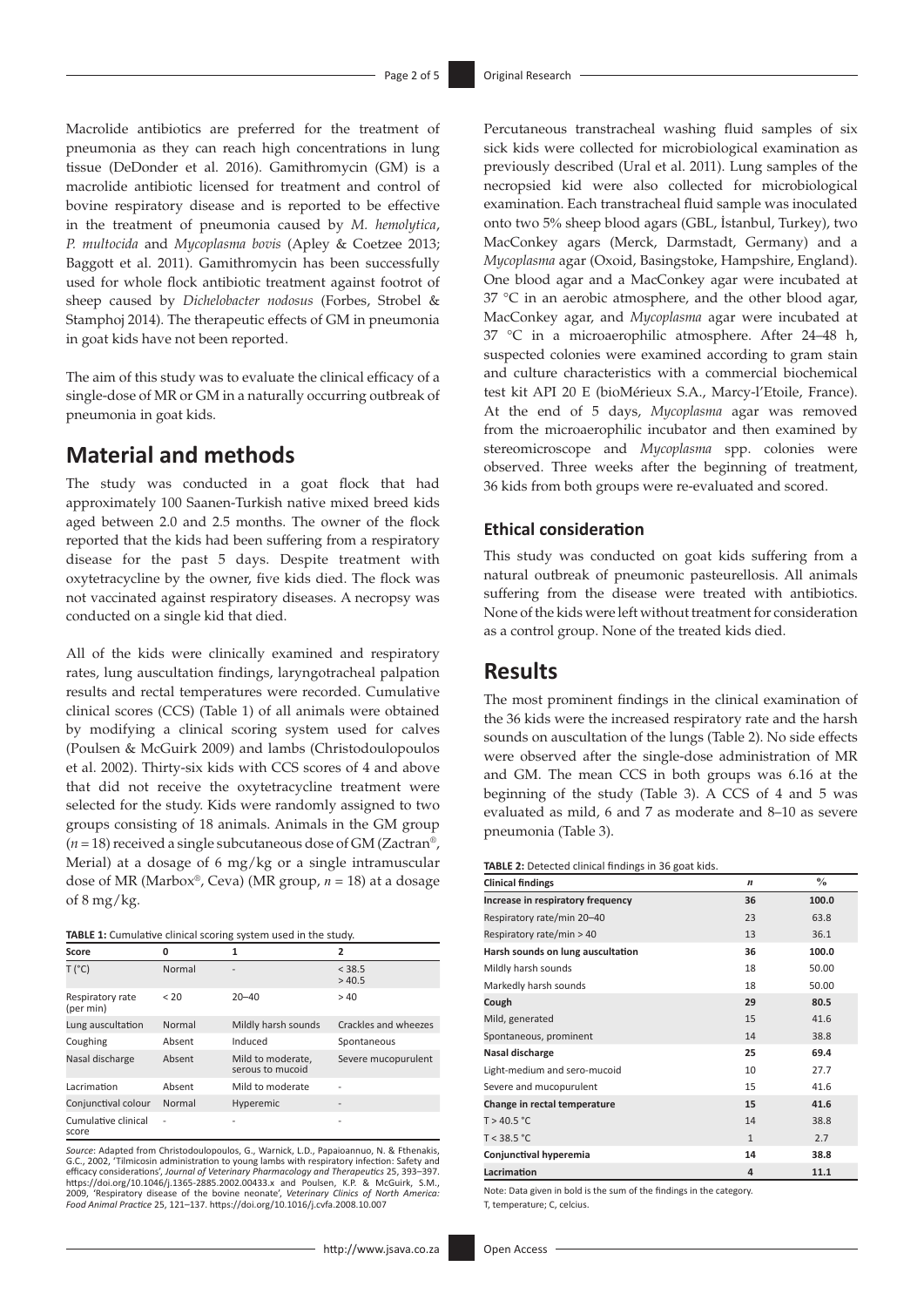**TABLE 3:** Pre- and post-treatment cumulative clinical scores in both groups of kids with acute pneumonia.

| Severity of     | CCS            |              | Pre-treatment (Day 0) |                | Post-treatment (Day 21) |  |
|-----------------|----------------|--------------|-----------------------|----------------|-------------------------|--|
| pneumonia       |                | $GM (n = 1)$ | $MR(n = 1)$           | $GM (n = 18)$  | $MR (n = 18)$           |  |
|                 | $\Omega$       |              |                       | $\overline{2}$ | 1.00                    |  |
|                 | $\mathbf{1}$   |              |                       | 4              | 4.00                    |  |
|                 | $\overline{2}$ |              |                       | 6              | 6.00                    |  |
|                 | 3              |              | $\overline{a}$        | $\overline{4}$ | 4.00                    |  |
| Mild            | 4              | 3.00         | 5.00                  |                |                         |  |
|                 | 5              | 4.00         | 2.00                  |                |                         |  |
| Moderate        | 6              | 4.00         | 1.00                  |                |                         |  |
|                 | $\overline{7}$ | 3.00         | 7.00                  | $\overline{a}$ |                         |  |
| Severe          | 8              | 3.00         | 2.00                  |                |                         |  |
|                 | 9              | 0.00         | 0.00                  |                |                         |  |
|                 | 10             | 1.00         | 1.00                  |                |                         |  |
| <b>Mean CCS</b> |                | 6.16         | 6.16                  | $\overline{2}$ | 2.22                    |  |

CSS, cumulative clinical scores; GM, gamithromycin; MR, marbofloxacin.



**FIGURE 1:** Dark red hepatisation or consolidation in the cranioventral lung lobes of the goat kid.

An autopsy conducted on the kid that died revealed dark red hepatisation/consolidation of the cranioventral lung lobes (Figure 1).

*M. haemolytica* and *Mycoplasma* spp. colonies were identified on microbiological examination of the lung and tracheal fluid samples of the necropsied animal. The same pathogens were also detected in the transtracheal fluid aspirates of six kids. A diagnosis of pneumonic pasteurellosis was based on the clinical, necropsy and microbiological findings.

Three weeks after the initiation of treatments, almost all of the goat kids of the GM and MR groups were completely healthy. However, despite the good overall condition and appetite, two kids from the GM group and three from the MR group were still suffering from mild pneumonia based on CCS scoring (Table 3). Mean CCS of the GM and MR groups were 2.00 and 2.22 at the end of the study, respectively. Differences between CCS before and 3 weeks after the treatment were 4.16 and 3.94 for GM and MR groups, respectively.

# **Discussion**

Pneumonia in goats are more prevalent in younger animals and the animals included in this study were 2.0- to 2.5-monthold kids. *M. haemolytica*, *P. multocida* and *Mycoplasms*a spp. are reported to be the major pathogens associated with pneumonia in goats (Brogden et al. 1998; Fleming 2009; Matthews 2009). In accordance with their findings, *M. hemolytica* and *Mycoplasma* spp. were also the pathogens isolated from goat kids suffering from pneumonia in this study. Prominent, harsh lung sounds; nasal discharge; and increased rectal temperature were the main clinical findings in a study conducted on goats with pneumonia caused by *P. multocida* (Sadeghian et al. 2011). Increased respiratory rates, harsh lung sounds as well as coughing and nasal discharges were the major clinical findings observed, while rectal temperatures of only 14 out of 36 kids were elevated before initiation of treatment.

Oxytetracycline and tylosin, separately or in combination, are antibiotics widely used for the treatment of pneumonia in goats (Fleming 2009). Because of secondary invaders such as *Trueperella pyogenes*, second-line treatment with antibiotics such as procaine penicillin, amoxicillin and ampicillin is advocated (Ribeiro et al. 2015). However, in recent years, extra label use of some antibiotics such as ceftiofur, enrofloxacin, tulathromycin and florfenicol has been studied for the treatment of pneumonia in goats (Clothier et al. 2012; Fleming 2009; Matthews 2009). Gamithromycin and MR have been used successfully in pneumonia treatments of cattle (Apley & Coetzee 2013); extralabel use of these drugs in goat kids gave acceptable results for the treatment of pneumonia caused by *Manheimia haemolytica* and *P. multocida* in this investigation. These medications also have the advantage of effectiveness in single-dose administration, which is labour efficient and more practical under extensive farming conditions.

Marbofloxacin is a quinolone antibiotic with bactericidal effects and GM is a macrolide antibiotic with bacteriostatic effects on bacteria. Both antibiotics are effective against *Mycoplasma* spp., gram-positive bacteria and gram-negative bacteria (Apley & Coetzee 2013; DeDonder et al. 2016). The recommended dosage regimen for MR for cattle is 2 mg/kg for 3–5 days. However, it is reported that MR, as a singledose of 10 mg/kg, could be effective in order to limit the risk of development of resistance, as multiple dosing of 2 mg/kg could achieve mutant prevention concentration (MPC) only for a short time after every dose (Vallé et al. 2012). Based on this, we used MR as a single high dose as recommended for calves and pigs in previous studies (Grandemange et al. 2012, 2017).

The most important side effects of quinolones are damage to articular cartilage in young and rapidly growing animals owing to complexes forming between quinolones and magnesium (Polachek, Leibovitz & Dagan 2011). However, it is reported that quinolone-related cartilage damage is a speciesspecific phenomenon that is especially prevalent in primates,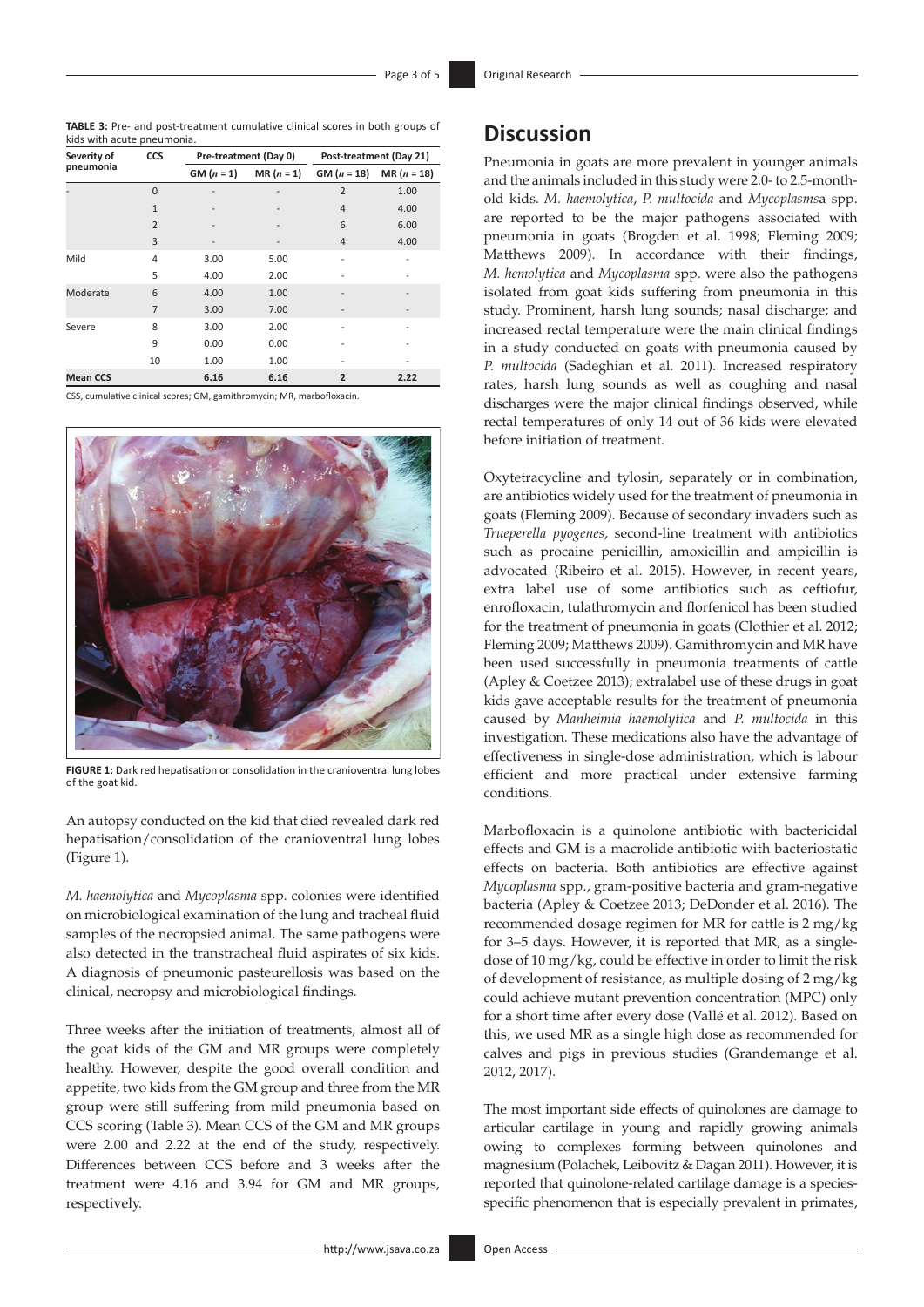rats and canines (Sansone et al. 2009). Sansone et al. (2009) did not observe any cartilage damage in lambs treated with ciprofloxacin and gatifloxacin. Similarly, we did not observe any clinical side effects and/or lameness in either of the group**s** during the 3-week study period.

In this study, pneumonia in kids caused by mixed infections of *M. haemolytica* and *Mycoplasma* spp. was treated with one or the other of the study antibiotics. All kids survived in our study; however, two kids from the GM and three from the MR group were not totally cured and showed signs of mild pneumonia in the third week after the treatment. This may be because of delays in the initiation of the treatment, based on the normal rectal temperatures in 22 of 36 kids at the beginning of the study. Switching to other antibiotics could have been beneficial in these cases, as a range of antibiotics has been recommended for the treatment of calves with pneumonia caused by *M. hemolytica*, *P. multocida, Mycoplasma*  spp. and *T. pyogenes* (Apley & Coetzee 2013).

Despite the demonstrated efficacy of a macrolide and a quinolone in this study, and despite registration for use in food-producing animals in several countries, these medically important antibiotics, in the current drive to control resistance to antibiotics, should not be used in food-producing animals. Both macrolides and quinolones are listed by the World Health Organization as critically important antibiotics in human medicine. In this study, these antibiotics were not used to prevent disease but to treat a natural outbreak of disease, where oxytetracycline was found to be ineffective, using a single-dose at a relatively high dosage rate.

# **Conclusion**

In conclusion, GM and MR were equally effective in the treatment of pneumonia in goat kids caused by a mixed infection of *M. hemolytica* and *Mycoplasma* spp. However, constant treatment is crucial to avoid chronicity.

### **Acknowledgements**

This research received no specific grant from any funding agency in the public, commercial or for-profit sectors.

### **Competing interests**

The authors declare that they have no financial or personal relationships that may have inappropriately influenced them in writing this article.

### **Authors' contributions**

H.B. designed the study. Clinical observation and data collection in the field was done by H.B, Y.K. and O.E.Y. conducted the microbiological examination of the samples. Z.M. assisted with data analysis and concept of the article. All authors contributed in writing the manuscript and approved the final version.

## **References**

- Apley, M.D. & Coetzee, J.F., 2013, 'Antimicrobial drug use in cattle', in S. Giguere, J.F. Prescott & P.M. Dowling (eds.), *Antimicrobial therapy in veterinary medicine*, 5th edn., pp. 495–518, Wiley Blackwell, West Sussex.
- Baggott, D., Casartelli, A., Fraisse, F., Manavella, C., Marteau, R., Rehbein, S. et al., 2011, 'Demonstration of the metaphylactic use of gamithromycin against bacterial pathogens associated with bovine respiratory disease in a multicentre farm trial', *Veterinary Record* 168, 241.<https://doi.org/10.1136/vr.c6776>
- Balikçi, E., Kizil, Ö., Karapinar, T., Karahan, M., Özdemir, H. & Dabak, M., 2008, 'Efficacy of marbofloxacin for naturally occurring contagious caprine pleuropneumonia', *Small Ruminant Research* 77, 75–79. [https://doi.org/10.1016/j.smallrumres.2008.](https://doi.org/10.1016/j.smallrumres.2008.02.009) [02.009](https://doi.org/10.1016/j.smallrumres.2008.02.009)
- Batmaz, H., 2013, *Internal disease of sheep and goats*, 1st edn., pp. 203–204, Nobel Tıp Kitabevleri, İstanbul.
- Brogden, K.A., Lehmkuhl, H.D. & Cutlip, R.C., 1998, '*Pasteurella haemolytica* complicated respiratory infections in sheep and goats', *Veterinary Research* 29, 233–254.
- Christodoulopoulos, G., Warnick, L.D., Papaioannuo, N. & Fthenakis, G.C., 2002, 'Tilmicosin administration to young lambs with respiratory infection: Safety and efficacy considerations', *Journal of Veterinary Pharmacology and Therapeutics* 25, 393–397.<https://doi.org/10.1046/j.1365-2885.2002.00433.x>
- Clothier, K.A., Kinyon, J.M. & Griffith, R.W., 2012, 'Antimicrobial susceptibility patterns and sensitivity to tulathromycin in goat respiratory bacterial isolates', *Veterinary Microbiology* 156, 178–182.
- DeDonder, K.D., Apley, M.D., Li, M., Gehring, R., Harhay, D.M., Lubbers, B.V. et al., 2016, 'Pharmacokinetics and pharmacodynamics of gamithromycin in pulmonary epithelial lining fluid in naturally occurring bovine respiratory disease in multiscore commingled feedlot cattle', *Journal of Veterinary Pharmacology and Therapeutics* 39, 157–166. <https://doi.org/10.1111/jvp.12267>
- Elitok, O.M., Elitok, B., Konak, S. & Demirel, H.H., 2015, 'Clinical efficacy of florfenicol on caprine pasteurellosis', *Small Ruminant Research* 125, 142–145. [https://doi.](https://doi.org/10.1016/j.smallrumres.2015.02.005) [org/10.1016/j.smallrumres.2015.02.005](https://doi.org/10.1016/j.smallrumres.2015.02.005)
- Fleming, S., 2009, 'Ovine and caprine respiratory disease: Infectious agents,<br>management factors, and preventive strategies', in D.E. Anderson & D.M. Rings<br>(eds.), Current veterinary therapy-food animal practice, 5th edn., Saunders Elsevier, St. Louis, MO.
- Forbes, A.B., Strobel, H. & Stamphoj, I., 2014, 'Field studies on the elimination of footrot in sheep through whole flock treatments with gamithromycin', Veterinary<br>Record 174, 46. <https://doi.org/10.1136/vr.102028>
- Grandemange, E., Fournel, S., Giboin, H. & Woehrle, F., 2012, 'Efficacy of a single injection of marbofloxacin in the treatment of bovine respiratory disease', *Revue de Médecine Vétérinaire* 163(6), 287–294.
- Grandemange, E., Perrin, P.A., Cvejic, D., Haas, M., Rowan, T. & Hellmann, K., 2017, 'Randomised controlled field study to evaluate the efficacy and clinical safety of a single 8 mg/kg injectable dose of marbofloxacin compared with one or<br>two doses of 7.5 mg/kg injectable enrofloxacin for the treatment of<br>Actinobacillus pleuropneumoniae infections in growing-fattening pigs in<br>Europe', [s40813-017-0057-2](https://doi.org/10.1186/s40813-017-0057-2)

Matthews, J., 2009, *Diseases of the goat*, 3rd edn., Wiley-Blackwell, West Sussex.

- Oros, J., Fernandez, A., Rodriquez, J.L., Rodriquez, F. & Poveda, J.B., 1997, 'Bacteria associated with enzootic pneumonia in goats', *Zoonoses and Public Health* 44, 99–104. <https://doi.org/10.1111/j.1439-0450.1997.tb00955.x>
- Ozbey, G. & Muz, A., 2004, 'Isolation of aerobic bacterial agents from the lungs of sheep and goats with pneumonia and detection of *Pasteurella multocida* and *Mannheimia haemolytica* by polymerase chain reaction', *Turkish Journal of Veterinary and Animal Sciences* 28, 209–216.
- Polachek, H., Leibovitz, E., Dagan, R., 2011, 'Joint cartilage lesions caused by quinolones in young animals can we generalize to children', *Harefuah* 150, 721–724.
- Poulsen, K.P. & McGuirk, S.M., 2009, 'Respiratory disease of the bovine neonate', *Veterinary Clinics of North America: Food Animal Practice* 25, 121–137. [https://](https://doi.org/10.1016/j.cvfa.2008.10.007) [doi.org/10.1016/j.cvfa.2008.10.007](https://doi.org/10.1016/j.cvfa.2008.10.007)
- Ribeiro, M.G., Risseti, R.M., Bolaños, C.A.D., Caffaro, K.A., De Morais, A.C.B., Lara, G.H.B. et al., 2015, '*Trueperella pyogenes* multispecies infections in domestic animals: A retrospective study of 144 cases (2002 to 2012)', *Veterinary Quarterly* 35(2), 82–87.<https://doi.org/10.1080/01652176.2015.1022667>
- Sadeghian, S., Dezfouli, M.R.M., Kojouri, G.A., Bazargani, T.T. & Tavasoli, A., 2011, '*Pasteurella multocida* pneumonic infection in goat: Hematological, biochemical, clinical and pathological studies', *Small Ruminant Research* 100, 189–194. [https://](https://doi.org/10.1016/j.smallrumres.2011.07.006) [doi.org/10.1016/j.smallrumres.2011.07.006](https://doi.org/10.1016/j.smallrumres.2011.07.006)
- Sansone, J.M., Wilsman, N.J., Leiferman, E.M., Conway, J., Hutson, P. & Noonan, K.J., 2009, 'The effect of fluoroquinolone antibiotics on growing cartilage in the lamb model', *Journal of Pediatric Orthopaedics* 29(2), 189–195. [https://doi.org/](https://doi.org/10.1097/BPO.0b013e3181982c4f) [10.1097/BPO.0b013e3181982c4f](https://doi.org/10.1097/BPO.0b013e3181982c4f)
- Skoufos, J., Christodoulopoulos, G., Fragkou, I.A., Tzora, A., Gougoulis, D.A., Orfanou, D.C. et al., 2007, 'Efficacy of marbofloxacin against respiratory infections of lambs', *Small Ruminant Research* 71, 304–309. [https://doi.org/10.1016/j.smallrumres.](https://doi.org/10.1016/j.smallrumres.2006.07.012) [2006.07.012](https://doi.org/10.1016/j.smallrumres.2006.07.012)
- Ural, K., Ulutas, B., Kirkan, S., Gultekin, M. & Parin, U., 2011, 'Florfenicol therapy during natural *Mannheimia haemolytica* infection in sakız sheep', *Acta Scientiae Veterinariae* 39, 961.